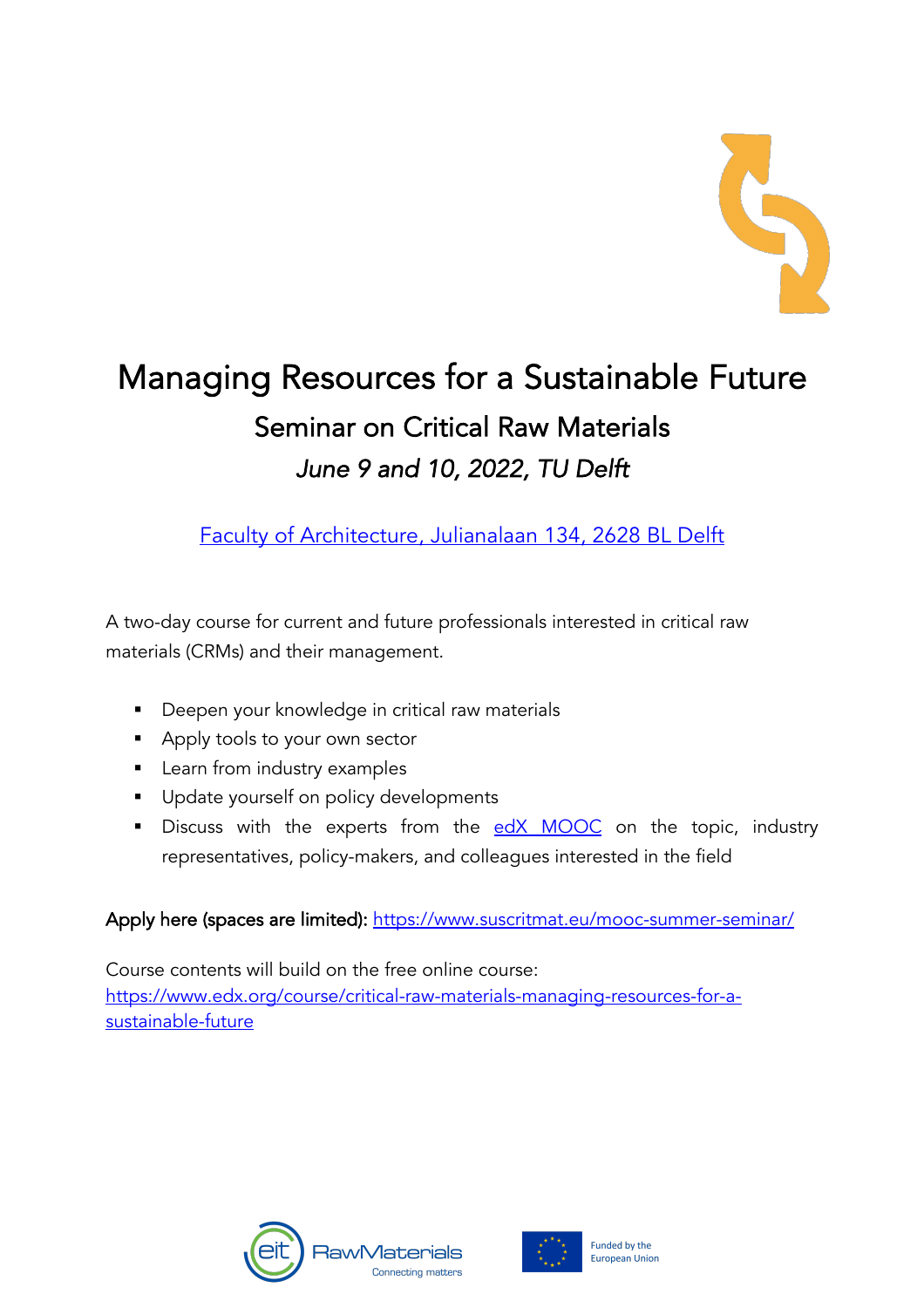# **Programme**

### Wednesday, June 8

From 6:30pm: Get-together in old town Delft; board game "In the Loop" and "Risk and Race" with finger food

#### Thursday, June 9

#### Morning: Foundations – Supply chains and CRM management

*The material basis of the clean transition, drivers for resource management, and introduction to a model to assess raw materials risks*

| 09:00 | Welcome                               | Alessandra Hool, ESM Foundation    |
|-------|---------------------------------------|------------------------------------|
| 09:10 | Introduction of team and participants | All                                |
| 09:30 | Critical raw materials for the energy | Evi Petavratzi, British Geological |
|       | transition                            | Survey                             |
| 10:30 | Coffee break                          |                                    |
| 11:00 | Drivers for resource management       | David Peck, TU Delft               |
| 11:45 | Talk and discussion: modelling raw    | Alessandra Hool, ESM Foundation,   |
|       | material risks                        | and Dieuwertje Schrijvers, WeLOOP  |
| 12:30 | Lunch break                           |                                    |

## Afternoon: Tools for practical application

*Material Flow Analysis, applying Life Cycle Assessment to a CRM case, and the option to learn about available software on process modelling and materials risks*

| 14:00 | <b>Material Flow Analysis</b>          | Ester van der Voet, Leiden University   |
|-------|----------------------------------------|-----------------------------------------|
| 15:00 | Applied LCA                            | Stefano Cucuracchi, Leiden University   |
| 16:00 | Coffee break                           |                                         |
| 16:30 | Parallel sessions:                     |                                         |
|       |                                        |                                         |
|       | Process-model based LCA                | Antti Roine, Outotec Oyi                |
|       | <b>OR</b>                              |                                         |
|       | Data and software packages for         |                                         |
|       | industry to report on material-related | Ansys, Inc                              |
|       | risks                                  |                                         |
| 18:00 | Evening keynote talk: Nickel in West   | Raki Ap, Dutch Ministry of the Interior |
|       | Papua                                  | and Free West Papua Campaign, and       |
|       |                                        | & Anne-Linn Machielsen, TU              |
|       |                                        | Delft/Leiden University                 |